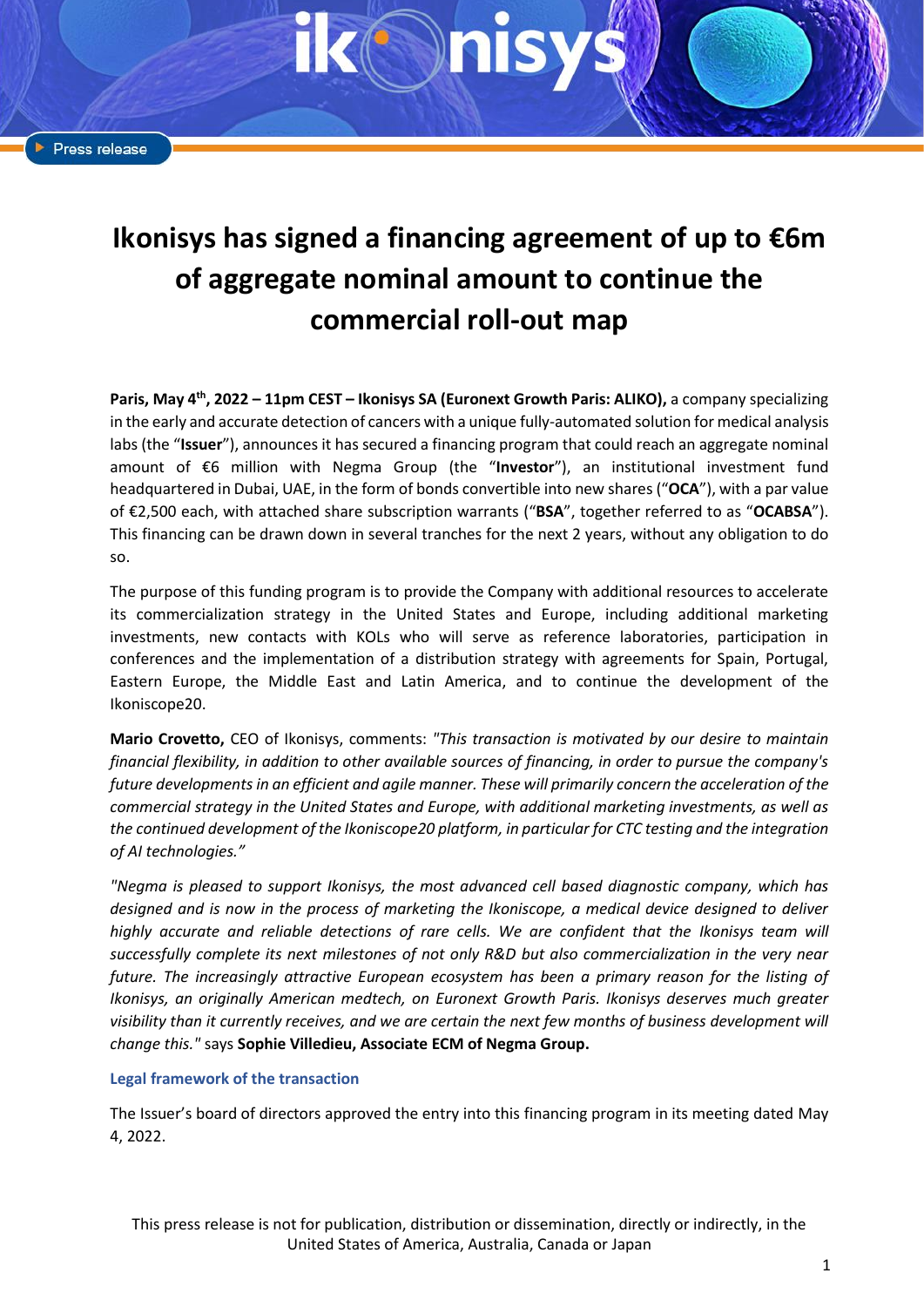The securities to be issued in the framework of this financing agreement will give access to the Issuer's share capital with cancellation of the shareholders' preferential subscription rights. Such securities will be issued on the basis of the 8<sup>th</sup> resolution of the general meeting of the shareholders of Ikonisys dated June 15, 2021.

This financing program will not require the approval of a prospectus by the AMF.

# **Main characteristics of the OCA**

The OCA will be issued in several tranches of €300,000 of nominal amount each, being specified that the Issuer shall be allowed to issue up to three tranches of €500,000 of nominal amount each, at its sole discretion.

The tranches of OCABSA will be issued upon request of the Issuer, subject to standard conditions precedent described in Note 1 and no earlier than

- i. the trading day following the conversion (whether in one time or several times) of all the OCA that had been issued in connection with a previous tranche; or
- ii. the expiry of a period of 24 trading days from the drawdown of any tranche of an aggregate principal amount of EUR 300,000 or 40 trading days from the drawdown of any tranche of an aggregate principal amount of EUR 500,000.

The OCA will have a par value of  $\epsilon$ 2,500. The subscription price of each OCA will be equal to their par value.

The OCA will be freely transferable to affiliates of the Investor. The OCA will not be listed or admitted to trading on a financial market.

The OCA will not bear interest and will have a 12 months maturity period from their date of issuance. Holders of OCA may request at any time to convert them until their maturity date. On their maturity date, and if the OCA have not been converted yet, the OCA will be automatically converted into new shares on the maturity date.

Upon occurrence of an event of default (as detailed in Note 2 below), unconverted OCA may be redeemed by the Issuer, upon request of the Investor, at their nominal amount.

The Issuer shall have the right to buy-back any OCA outstanding at their par value at any time.

The OCA may be converted in new shares at any time at the conversion ratio determined by the following formula:

N=Vn / (Pr),

Where:

"N" is the number of new shares to be issued to the OCA holder

"Vn" is the nominal amount of the OCA, i.e.  $£2,500$ 

"Pr" is the conversion price, i.e., 85% of the lowest closing volume-weighted average price of the shares over the 15 trading days preceding the date on which a conversion is requested (the "**Pricing Period**") for the first three tranches, and 90% of the lowest closing VWAP over the Pricing Period for all the other tranches being called (the "**Conversion Price**"). The Conversion Price will be determined (i) to two decimal places and rounded down to the nearest 100<sup>th</sup> if the Conversion Price is higher than or equal to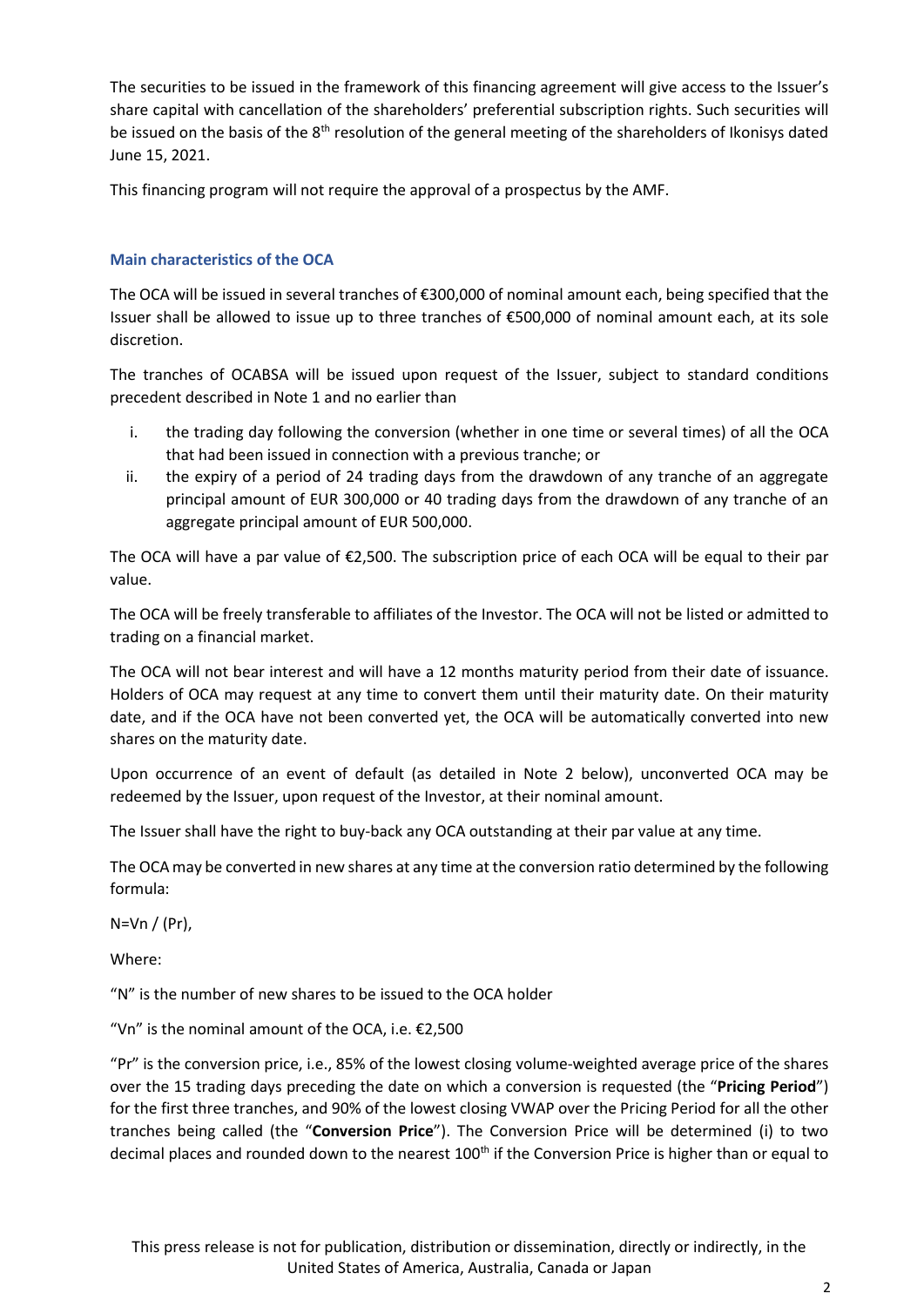EUR 0.10, (ii) to three decimal places and rounded down to the nearest  $1000<sup>th</sup>$  if the Conversion Price is lower than EUR 0.10 and higher than or equal to EUR 0.01, and (iii) to four decimal places and rounded down to the nearest 10000<sup>th</sup> if the Conversion Price is lower than EUR 0.01.

Any trading day where the Investor has sold more than 30% of the daily volumes of the shares on Euronext Growth shall be excluded from the Pricing Period. Should trading days be excluded from the Pricing Period, the Pricing Period shall be extended backward to include an additional number of Trading Days equal to the number of excluded trading days, provided that such additional trading days (i) shall only be trading days where the Investor has not sold more than 30% of the daily volumes of the shares on Euronext Growth, and (ii) shall be taken among the twenty-four (24) trading days immediately preceding the issuance of the relevant conversion notice by the Investor.

If the applicable (theoretical) Conversion Price on the relevant conversion date is lower than the nominal value of the shares and if the early redemption of the OCA was not requested by the relevant holder or by the Issuer, the holder shall (i) receive a number of shares equal to the aggregate nominal amount of such OCA divided by the nominal amount of the shares and (ii) have a receivable of an amount equal to the closing price of the share on the trading day preceding the relevant conversion date multiplied by the difference between (x) the aggregate nominal amount of the converted OCA divided by the theoretical Conversion Price and (y) the aggregate nominal amount of such OCA divided by the nominal value of the shares. Such receivable may be paid in cash or in additional OCA (with no BSA attached), at the Issuer's sole discretion, within 15 calendar days.

# **Main characteristics of the BSA**

The total number of BSA issued within the framework of this financing will be calculated so that if all BSA are exercised, the total number of new shares to be issued by the Issuer to the holder of said BSA shall be equivalent to 20% of the total nominal amount of the OCA to be issued divided by the exercise price of such BSA.

The BSA shall be detached from the OCA immediately upon their issuance. They may be freely transferred to affiliates of the Investor.

The BSA will not be listed or admitted to trading on a financial market. They may be exercised within five years from their date of issuance.

Each BSA will give its holder a right to subscribe one (1) new share, subject to legal adjustments.

The exercise price of the BSA will be calculated using the following formula:

Pe = 125% x P,

Where:

"Pe" is the exercise price of the BSA, subject to contractual adjustments

"P" is the volume-weighted average price of the shares over the 15 trading days preceding the date on which the drawdown of the relevant tranche of OCA to which the BSA are attached is requested, determined (i) to two decimal places and rounded down to the nearest  $100<sup>th</sup>$  if the Warrant Exercise Price is higher than or equal to EUR 0.10, (ii) to three decimal places and rounded down to the nearest 1000<sup>th</sup> if the Warrant Exercise Price is lower than EUR 0.10 and higher than or equal to EUR 0.01, and (iii) to four decimal places and rounded down to the nearest 10000<sup>th</sup> if the Warrant Exercise Price is lower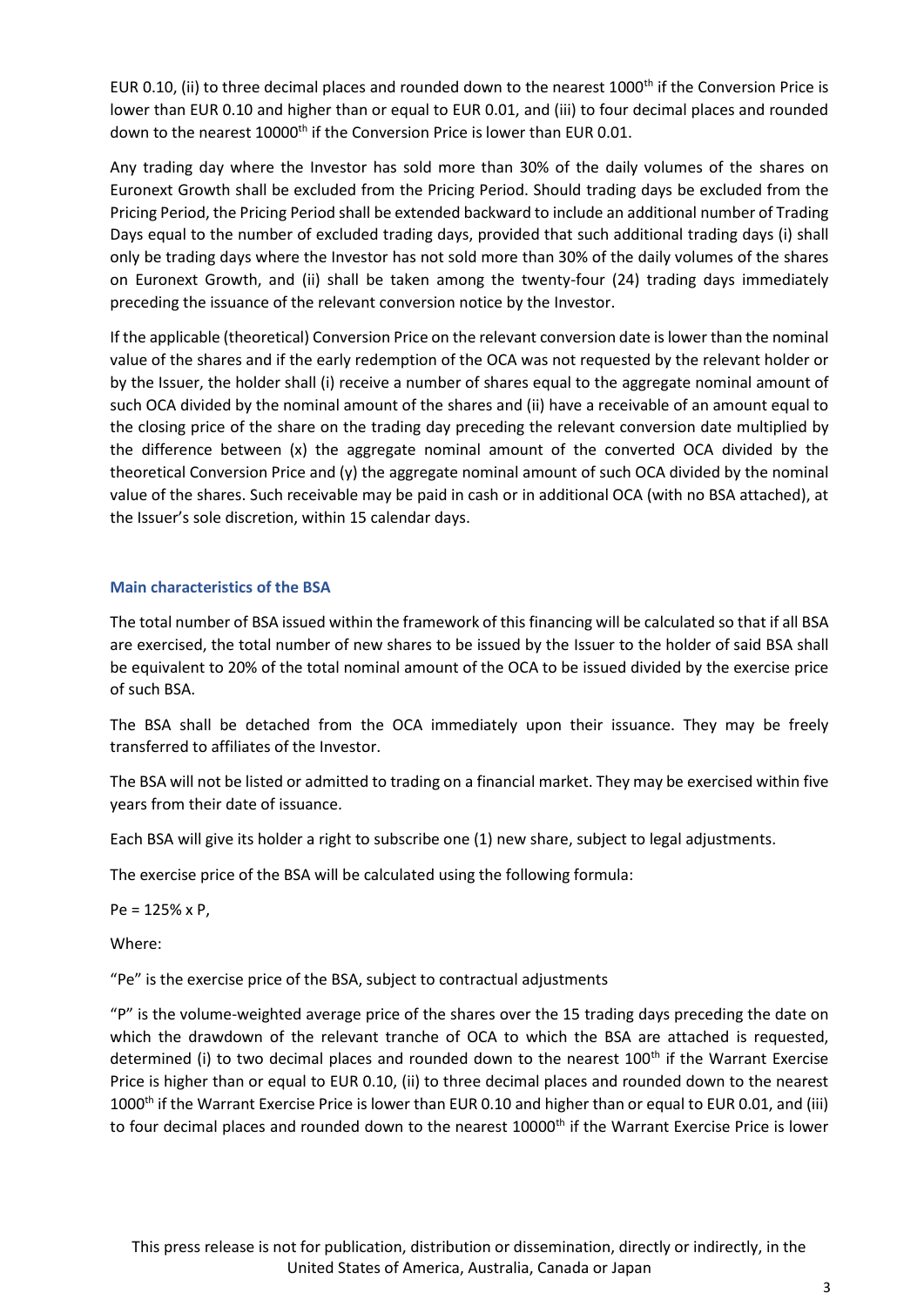than EUR 0.01. It is specified that, with respect to the BSA to be issued in the framework of the first tranche, "P" shall not be higher than € 2.69.

Depending on the assumed volatility of the share price applied (2.90%) and on the basis of the Issuer's closing share price on May 3, 2022 (i.e. €2.56), the theoretical value of a BSA is equal to €0.81.

### **Commitment fees**

As compensation for the Investor's commitment to subscribe to the OCABSA tranches issued within the framework of the financing agreement, the Issuer will pay the Investor commitment fees equal to 5% of the nominal amount of this financing, i.e. €300,000, through the issuance of 120 additional OCA (with no BSA attached) within 60 days from the date of the financing agreement.

Such additional OCA may not be converted by the Investor until the expiry of a 4-month period from the date of the entry into the financing agreement.

# **Impact of the transaction in terms of managing liquidity risk and financing horizon**

As at December 31, 2021, the Company's consolidated cash and cash equivalents amounted to €1,516,526, as mentioned in the annual financial statements issued on April 29, 2022.

The financing program presented above, concerning a total nominal value of  $€6$  million if made fully available to the Company, would enable the Company to meet its financing requirements for more than 24 months.

#### **Main risks associated with the Issuer**

The main risks associated with the Issuer are set out in the 2021 annual financial report for the financial year ended December 31, 2021, published on April 29, 2022, and available on the website of the Issuer [\(www.Ikonisys.com\)](http://www.ikonisys.com/).

# **Theoretical impact of the issuance of the OCABSA (on the basis of the Issuer's closing share price on May 3, 2022 (i.e. €2.56))**

For illustration purposes, the impact of the issuance of OCABSA would be as follows:

• Based on the 9,481,727 shares outstanding and the equity as at December 31, 2021 (i.e.  $£20,013,576$ ), the theoretical impact on equity per share would be:

| Impact on equity per share (1)                                     | Non-diluted basis | Diluted basis |
|--------------------------------------------------------------------|-------------------|---------------|
| Before issuance of OCABSA                                          | €2.11             | €2.02         |
| After issuance of 98,654 new shares resulting from the $\in$ £2.12 |                   | €2.03         |
| conversion of the first tranche of OCA                             |                   |               |
| After issuance of 98,654 new shares resulting from the $\in$ £2.12 |                   | €2.03         |
| conversion of the first tranche of OCA and the issuance of 17,818  |                   |               |
| shares resulting from the exercise of the first tranche of BSA     |                   |               |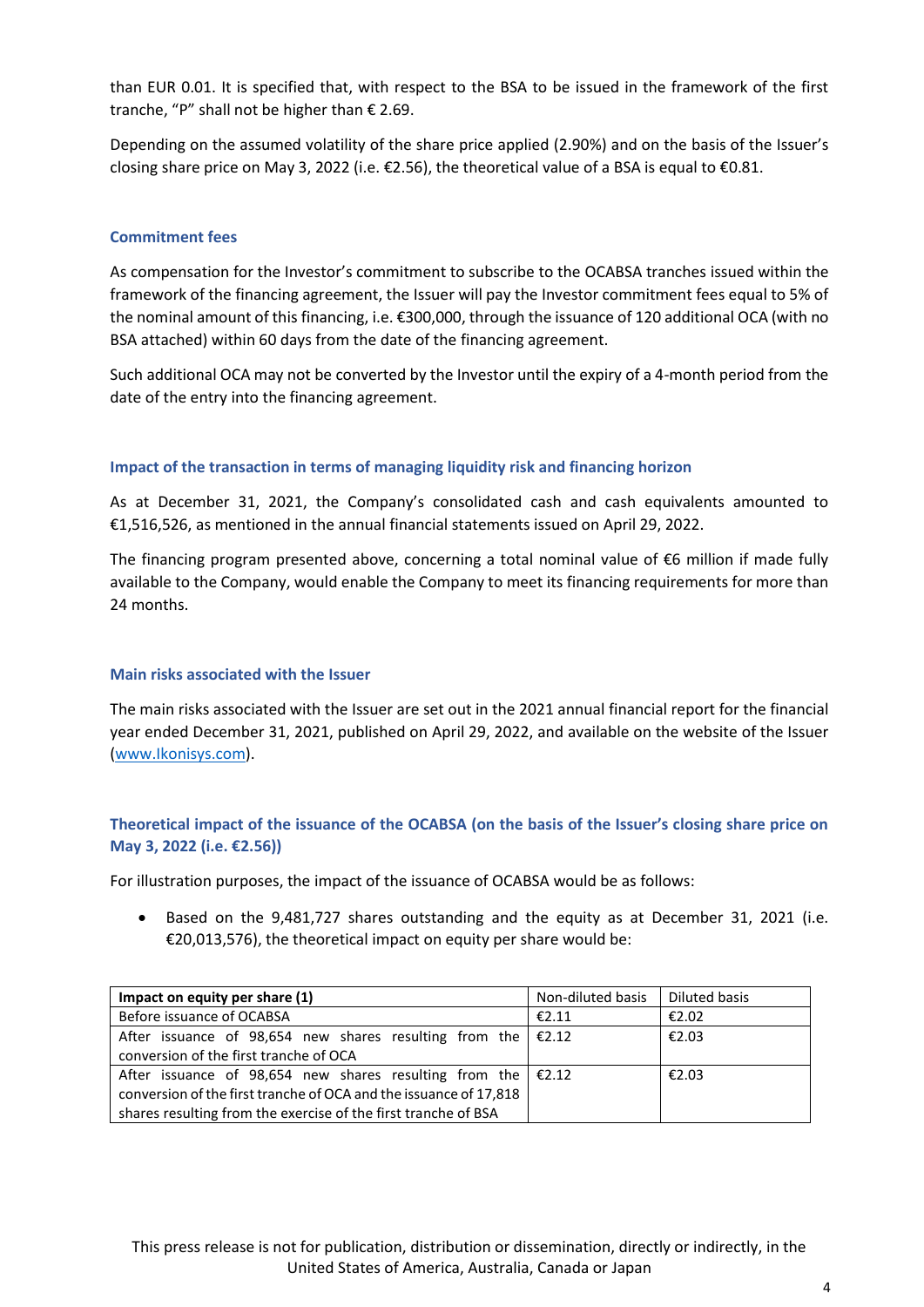| After issuance of 197,308 new shares resulting from the $\in$ £2.10   | €2.01 |
|-----------------------------------------------------------------------|-------|
| conversion of the OCA issued as payment of the commitment             |       |
| fees                                                                  |       |
| After issuance of 2,526,773 new shares resulting from the $\in$ £2.27 | €2.19 |
| conversion of all the OCA and BSA (including the OCA issued as        |       |
| payment of the commitment fees)                                       |       |

(1) Theoretical calculations made on the basis of the Issuer's closing share price on May 3, 2022, i.e. €2.56, and an OCA conversion price corresponding to 85% of the lowest Closing VWAP of the Shares, i.e. €2.58, and an exercise price of BSA of 125% of the VWAP of the Shares over the fifteen (15) Trading Days' preceding such date, i.e. €3.36. This dilution does not affect the final number of shares to be issued or their issue price, which shall be determined according to the share price, as described above. The diluted basis takes into account the exercise of all existing dilutive instruments that could result in the creation of an indicative maximum of 426,673 new shares.

• Based on the 9,481,727 shares outstanding, the theoretical impact on a shareholder holding a 1% stake in the Issuer's share capital prior to the transaction would be:

| Impact on a shareholder holding a 1% stake in the Issuer's<br>share capital prior to the transaction (1)                                                                                      | Non-diluted basis | Diluted basis |
|-----------------------------------------------------------------------------------------------------------------------------------------------------------------------------------------------|-------------------|---------------|
| Before issuance of OCABSA                                                                                                                                                                     | 1.00%             | 0.96%         |
| After issuance of 98,654 new shares resulting from the<br>conversion of the first tranche of OCA                                                                                              | 0.99%             | 0.95%         |
| After issuance of 98,654 new shares resulting from the<br>conversion of the first tranche of OCA and the issuance of 17,818<br>shares resulting from the exercise of the first tranche of BSA | 0.99%             | 0.95%         |
| After issuance of 197,308 new shares resulting from the<br>conversion of the OCA issued as payment of the commitment<br>fees                                                                  | 0.98%             | 0.94%         |
| After issuance of 2,526,773 new shares resulting from the<br>conversion of all the OCA and BSA (including the OCA issued as<br>payment of the commitment fees)                                | 0.79%             | 0.76%         |

(1) Theoretical calculations made on the basis of the Issuer's closing share price on May 3, 2022, i.e. €2.56, and an OCA conversion price corresponding to 85% of the lowest Closing VWAP of the Shares, i.e. €2.58, and an exercise price of BSA of 125% of the VWAP of the Shares over the fifteen (15) Trading Days preceding such date, i.e. €3.36. This dilution does not affect the final number of shares to be issued or their issue price, which shall be determined according to the share price, as described above. The diluted basis takes into account the exercise of all existing dilutive instruments that could result in the creation of an indicative maximum of 426,673 new shares.

Note 1: main conditions to the subscription of OCABSA by the Investor:

- No material adverse change has occurred;
- No authority (including the AMF) has opposed or is opposed to the issuance of the OCA (or their conversion) or BSA (or their exercise);
- The Issuer's shares are still listed and the listing of the Issuer's shares has not been suspended (and no risk of any such suspension has been identified);
- The Issuer has enough authorised shares to allow for the conversion of OCA to be issued within the framework of the tranche to be drawn down (and, if applicable, OCA outstanding), i.e. at least a number of shares corresponding to the aggregate nominal amount of such OCA divided by the lowest closing volume weighted-average price of the shares on the date of the drawdown.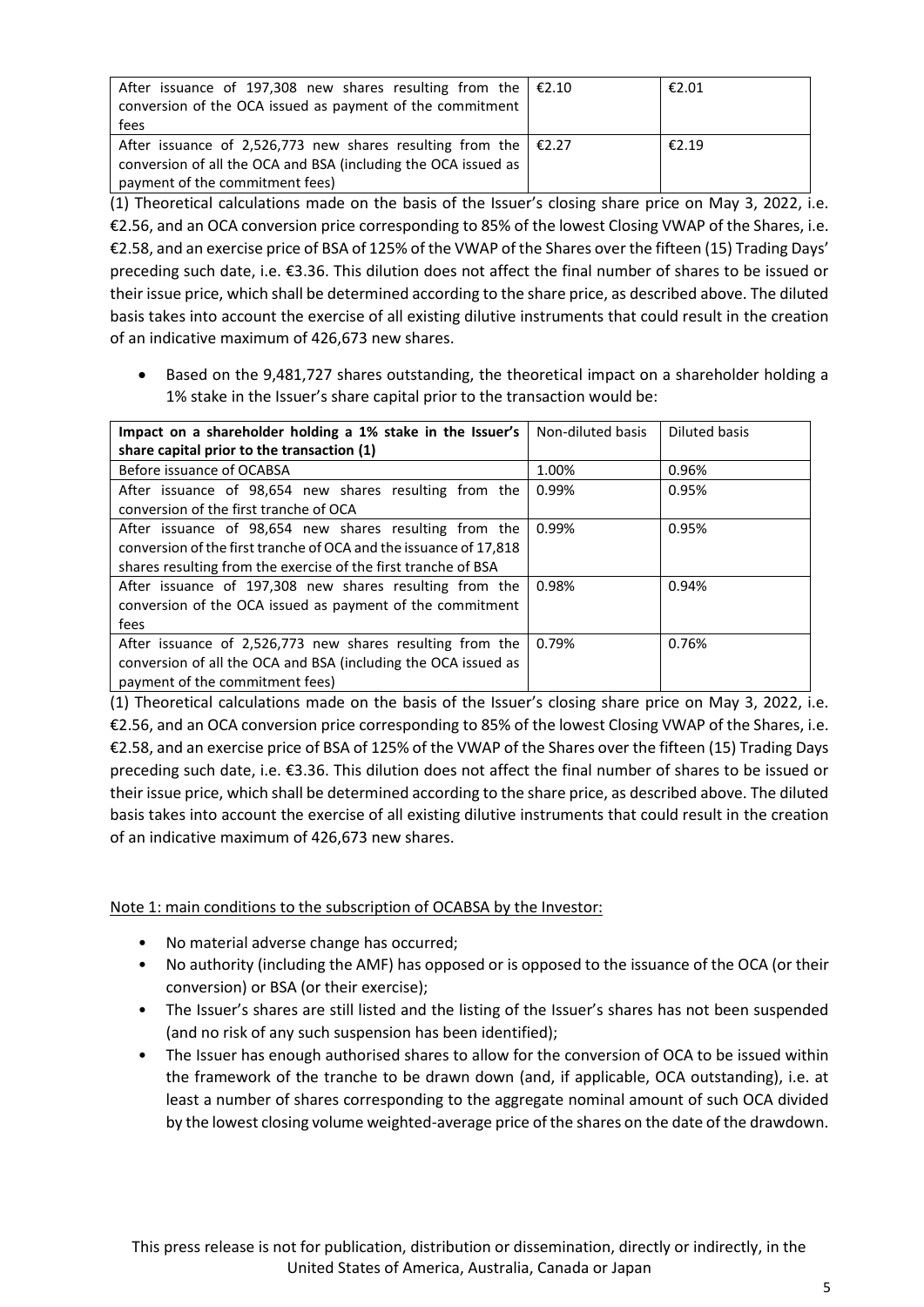#### Note 2 : main events of default :

• Include the delisting of the shares, a failure to deliver or late delivery of shares to the Investor, and the occurrence of a material adverse change

#### **About Ikonisys**

Ikonisys SA is a cell-based diagnostics company based in Paris (France), New Haven (Connecticut, USA) and Milan (Italy) specialized in the early and accurate detection of cancer. The company develops, produces and markets the proprietary Ikoniscope20® platform, a fully-automated solution designed to deliver accurate and reliable detection and analysis of rare cells. Ikonisys has received FDA clearance for several automated diagnostic applications, which are also marketed in Europe under CE certification. Through its breakthrough fluorescence microscopy platform, the company continues to develop a stream of new tests, including liquid biopsy tests based on Circulating Tumor Cells (CTC).

For further information, please go to [www.Ikonisys.com](http://www.ikonisys.com/)

**Ikonisys** Alessandro Mauri CFO [investors@ikonisys.com](mailto:investors@ikonisys.com)

#### **NegmaGroup**

**Contacts** Anthony de Rauville CIO Sophie Villedieu ECM Associate [sophie@negmagroup.com](mailto:sophie@negmagroup.com) Tel.: +33 (0)6 24 48 07 94

**NewCap** Louis-Victor Delouvrier Investor Relations [Ikonisys@newcap.eu](mailto:ikonisys@newcap.eu) Tel.: +33 (0)1 44 71 94 92

**NewCap** Nicolas Merigeau Media Relations [Ikonisys@newcap.eu](mailto:ikonisys@newcap.eu) Tel.: +33 (0)1 44 71 94 98

# **Disclaimer**

This press release contains forward-looking statements about the Issuer's prospects and development. These statements are sometimes identified by the use of the future tense, the conditional tense and forward-looking words such as "believe", "aim to", "expect", "intend", "estimate", "believe", "should", "could", "would" or "will" or, where appropriate, the negative of these terms or any other similar variants or expressions. This information is not historical data and should not be construed as a guarantee that the facts and data set forth will occur. This information is based on data, assumptions and estimates considered reasonable by the Issuer. It is subject to change or modification due to uncertainties relating to the economic, financial, competitive and regulatory environment. This information contains data relating to the Issuer's intentions, estimates and objectives concerning, in particular, the market, strategy, growth, results, financial situation and cash flow of the Issuer. The forward-looking information contained in this press release is made only as of the date of this press release. The Issuer does not undertake to update any forward-looking information contained in this press release, except as required by applicable law or regulation. The Issuer operates in a competitive and rapidly changing environment and therefore cannot anticipate all of the risks, uncertainties or other factors that may affect its business, their potential impact on its business or the extent to which the materialization of any one risk or combination of risks could cause results to differ materially from those expressed in any forward-looking information, it being recalled that none of this forward-looking information constitutes a guarantee of actual result